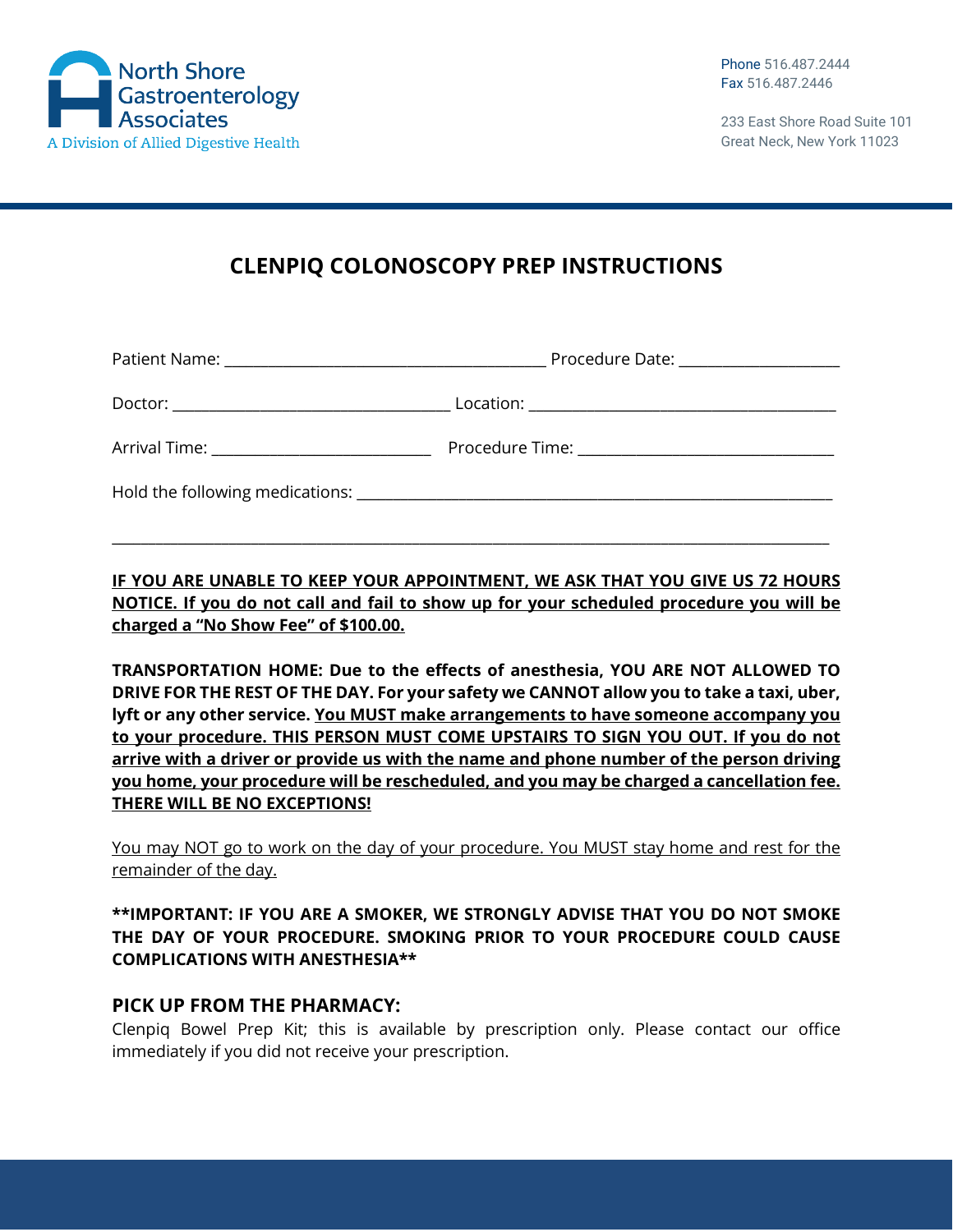

233 East Shore Road Suite 101 Great Neck, New York 11023

# **AT LEAST ONE WEEK PRIOR TO YOUR PROCEDURE:**

- 1. **If you take any blood thinners, such as Coumadin, Plavix or Aspirin daily, you must notify your doctor IMMEDIATELY!** These medications **MAY** need to be discontinued prior to your procedure.
- 2. If you take Insulin, you must discuss with your doctor whether you need to hold off taking or reduce your morning dose the day of the procedure.
- 3. **STOP** taking any vitamins containing iron and/or iron supplements **ONE WEEK** prior to your procedure.

## **TWO DAYS BEFORE YOUR PROCEDURE:**

You must stop eating the following foods: Salads, Nuts, Seeds, and Corn.

## **THE DAY BEFORE YOUR PROCEDURE:**

Do not apply any lotion to your chest, arms, or legs!

1. You must be on a **CLEAR LIQUID DIET** for the **ENTIRE** day. You must begin a clear liquid diet from the time you wake up.

| <b>You May Have:</b>                                                                    | You May NOT Have: |
|-----------------------------------------------------------------------------------------|-------------------|
| Water, Seltzer, Apple Juice, Sprite, Ginger Ale,   Gum, Solid Foods, Alcohol, Lemonade, |                   |
| Plain Jello (not red or purple), Bouillon or   Milk or Milk Products                    |                   |
| Clear Broth, Gatorade (not red or purple),                                              |                   |
| White Grape Juice, Italian Ice (not red or                                              |                   |
| purple), Black Coffee or Tea (no milk or                                                |                   |
| creamer)                                                                                |                   |

- 2. **At 5PM**, drink ONE (1) bottle of CLENPIQ. **Drink CLENPIQ directly from the bottle.** No mixing or diluting is required. Drink five (5) 8‐ounce glasses of clear liquid over the next 5 hours.
- 3. **You are encouraged to continue to drink as much clear liquid as possible until bedtime.**

### **THE DAY OF THE PROCEDURE:**

1. **At \_\_\_\_\_\_\_\_\_\_\_\_\_\_ (5 hours before your procedure)** drink the remaining bottle of CLENPIQ. **Drink CLENPIQ directly from the bottle.** No mixing or diluting is required. Drink three (3) 8‐ounce glasses of clear liquid. **This must be completed by \_\_\_\_\_\_\_\_\_\_\_\_\_\_ (4 hours prior to your Colonoscopy).**